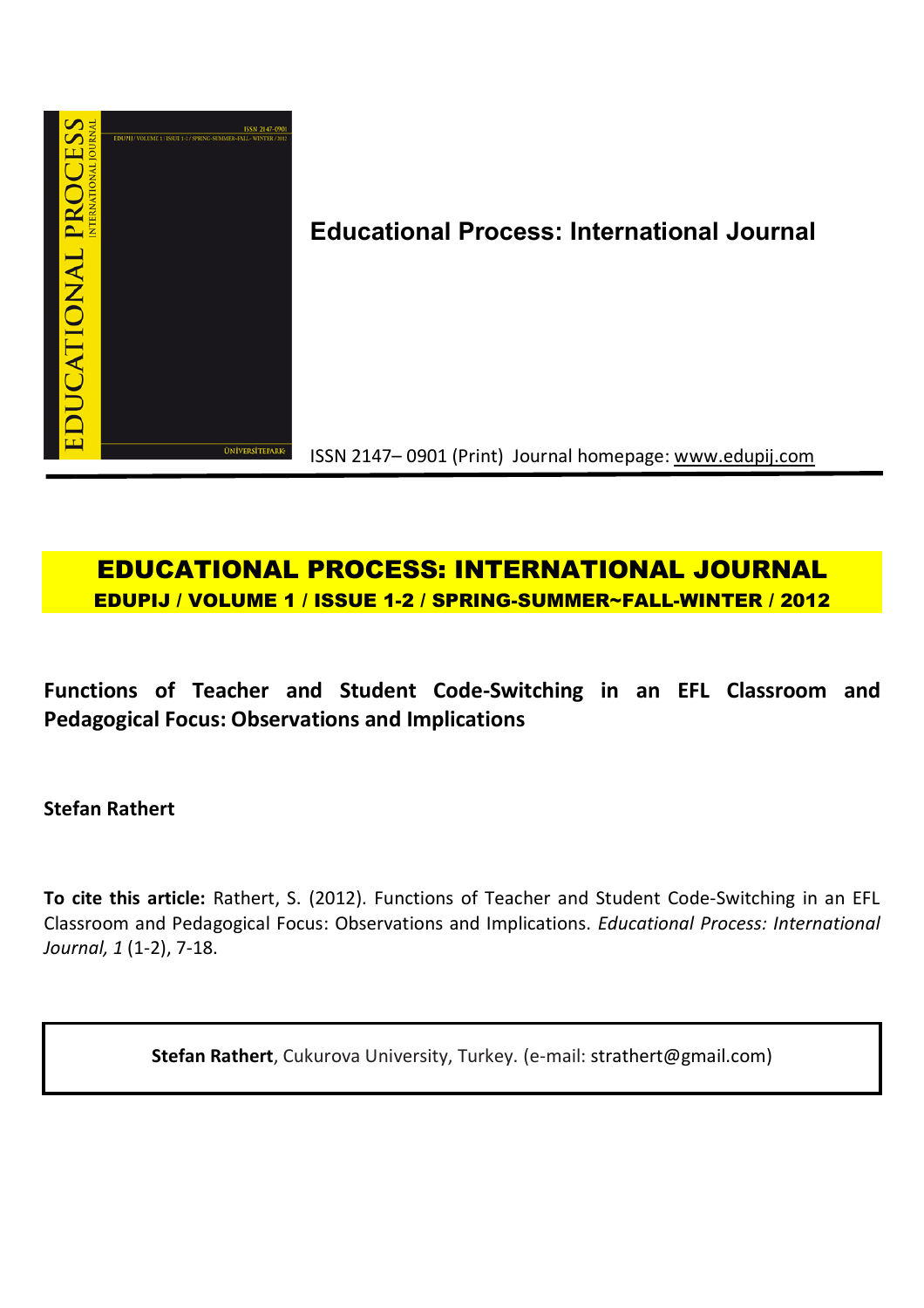## EDUPIJ / VOLUME 1 / ISSUE 1–2 / 2012 / pp. 7–18.

## **Functions of Teacher and Student Code-Switching in an EFL Classroom and Pedagogical Focus: Observations and Implications**

## STEFAN RATHERT

## **Abstract**

Code-switching (CS), the alternation between two or more languages within a stretch of language, is accepted as a valuable strategy of bilinguals in making linguistic choices for communicative purposes. Following different perspectives, CS can be understood either as an attempt to communicate meanings at the macro level (such as identity, solidarity etc.), or to convey intended meaning to the listener within the boundaries of conversational interaction at the micro level. Accepted as a strategy of speakers in bilingual communities, CS in foreign language learning settings is still a contentious matter. However, its potential has been emphasized in recent studies. This small-scale study examines teacher and student CS occurrences in an EFL lesson at a Turkish state university. CS occurrences were transcribed and sample extracts were analyzed through conversational analysis. The results show that teachers and learners apply CS to generate access to language or as a tool in classroom management. This study also reveals that CS can be a learner strategy to avoid L2 when lesson content is of little relevance to learners. In such cases CS cannot fulfil its potential as a means in discourse strategy, and language learning is unlikely to be facilitated.

**Keywords:** code-switching, classroom discourse, pedagogical focus, conversation analysis, EFL.

………………………………………………………………………………………

EDUPIJ / ISSN 2147– 0901 © 2012 Copyright © 2012 by ÜNİVERSİTEPARK Limited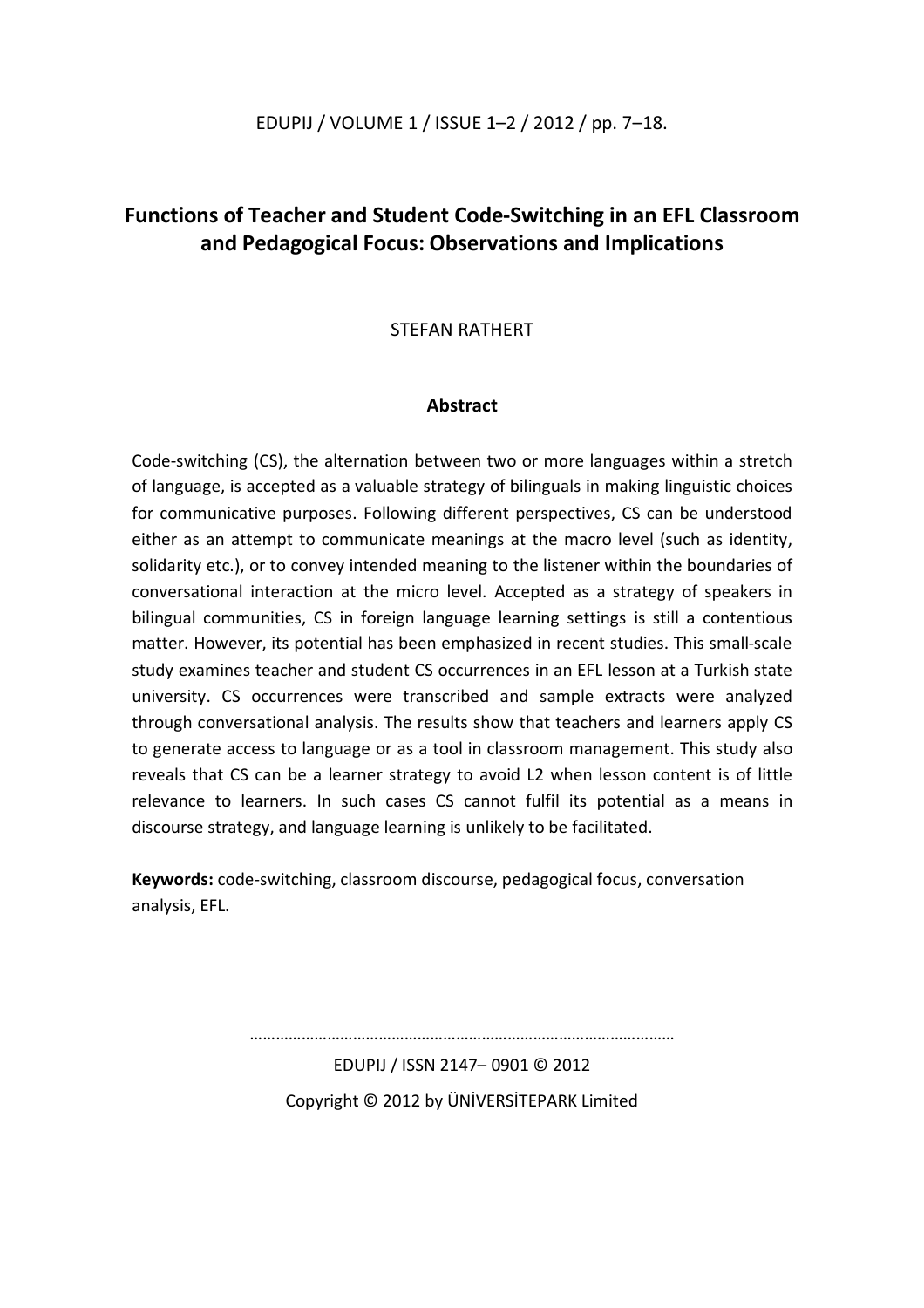#### **Introduction**

Code-switching (CS) refers to a situation in which a speaker changes between two or more languages within a conversation at inter-sentential or intra-sentential level (Hamers & Blanc, 2004). It is frequently observed in bilingual communities. Even though participants in CS are mostly unaware of the code choice at any given moment, their linguistic choice is not considered arbitrary, but driven by an intended communicative effect (Gumperz, 1982, p.61). The following sections elaborate on CS as a phenomenon in bilingual settings and CS occurring in the foreign language classroom.

#### **Code-switching in bilingual settings**

Basically two approaches account for CS in bilingual communities. Following a macrosociolinguistic or 'universalist' approach, social motivation accounts for speakers' choices of linguistic codes. Accordingly, a speaker's CS is related to social and structural factors, such as identity, solidarity, gender, prestige (Myers-Scotton, 1993). A second approach emphasizes the function of CS to address situated concerns bilingual speakers are faced with in the specific context of conversational interaction. Therefore, CS emerges as an outcome of sequential development in talk between bilinguals, i.e. it is a tool in "conversational activity (...) within specific conversational contexts" (Wei, 2005a, p.276).

The universalist account is an identity-related attempt to describe CS within the markedness model, which claims that a speaker's choice is driven by the desire to apply a set of rights and obligations, which refers "to what participants can expect in any given interaction type in their community" (Myers-Scotton, 1998, p.23). Bilingual speakers know which code the expected (i.e. unmarked) code is in a specific contextual interaction; this means they know the indexical value of a code in a bilingual (or multilingual) setting. Then, they carry CS out, either to comply with the unmarked set of rights and obligations, or to impose a different set. Accordingly, CS is an attempt to accomplish communicative purposes by selecting the appropriate socio-psycholinguistic behavior (cf. Harmers & Blanc, 2004, p.268).

From a localist perspective, CS is understood as a strategy in conversational management. Within this framework, sets of functions in conversational CS have been suggested (e.g. Baker, 2000; Auer, 1995), and CS is - at the microstructural level - a bilingual's strategy to exert an effect on the listener during the collaborative attempt of conversation participants to achieve mutual understanding. This means, CS cannot be accounted for without reference to the specific situational context but needs to be examined by means of conversation and discourse analysis (Ustunel & Seedhouse, 2005; Wei, 2002).

Both models, are in fact, main approaches with different contributors setting different emphases (Wei 2005a), and seem to be adversary; it is, however, reasonable to see them as complementary, shedding light on the same phenomenon from different perspectives (Wei, 2005b). To sum up: the first approach is directed to effects of macro level factors like identity, gender or ethnicity on CS, while the second one examines CS at the micro level analyzing conversational factors and discourse management applying conversation analysis.

From whatever perspective CS is examined, there is a common understanding that CS enhances the speaker's linguistic available repertoire, even if it is known that negative attitudes towards code-switching exist when, for example, a language is less prestigious or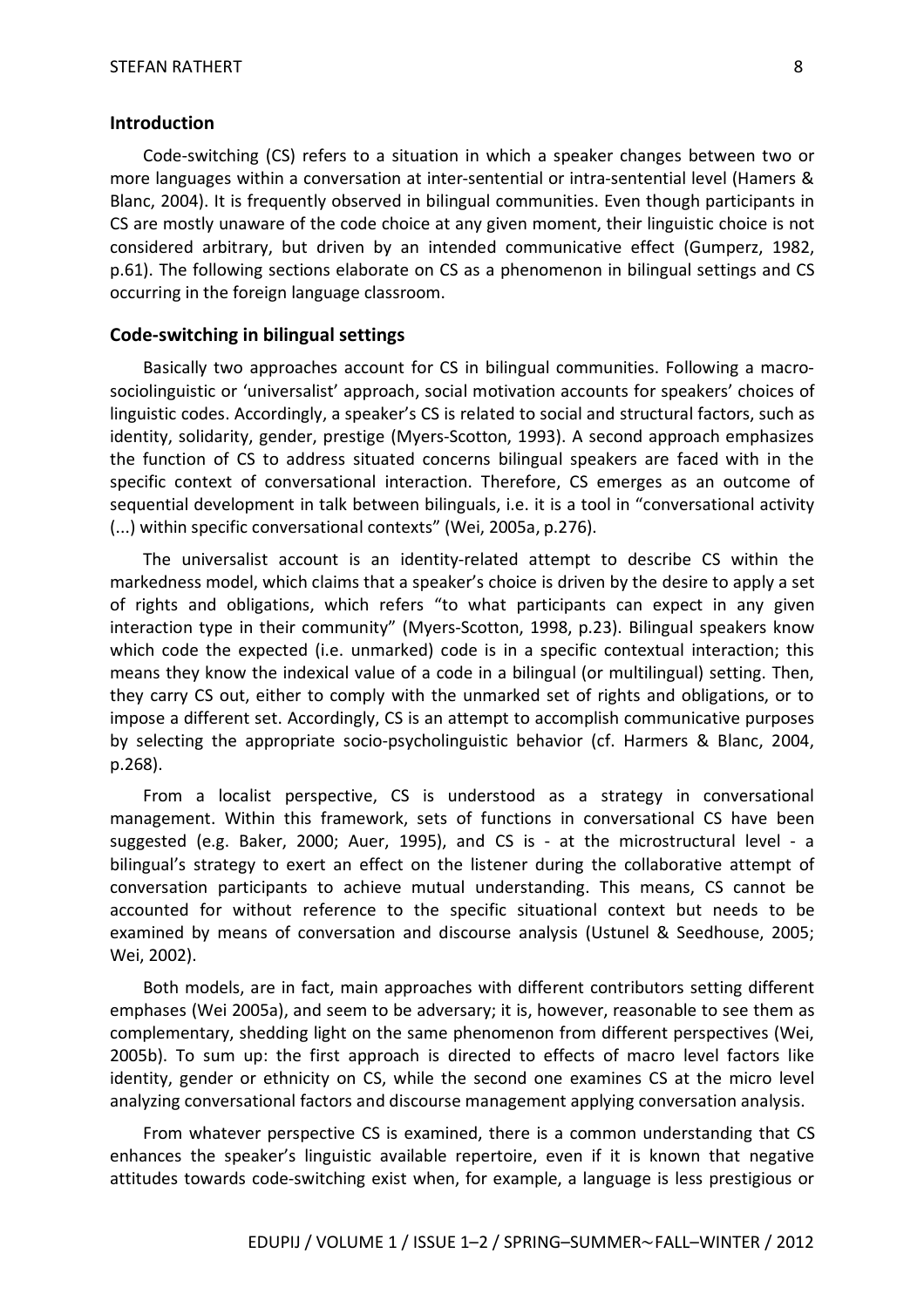unrequested for political reasons in a community. As any other linguistic choice, either conscious or subconscious, CS aims at providing an utterance with an appropriate form so that it can fulfil its function optimally in a given context (Holmes, 2008).

#### **Code-switching in the FL classroom**

Different from CS in bilingual communities, CS in the foreign language (FL) classroom does not have the positive image of being "an asset and a valuable addition to their [the bilinguals'] array of communicative strategies" (Macaro, 2005, p.63). It is often not desired by educators because it is assumed that code-switching crowds out the target language and therefore has detrimental effects on the learning process (Littlewood & Yu, 2011). Macaro (2005) summarizes the arguments against CS in the FL classroom under five aspects. First, CS means a recourse to L1 which is not desirable because the L2 classroom should aim at maximizing L2 input (given by the teacher) and L2 output (produced by the learners); this is regarded essential in second language acquisition. Second, avoidance of CS warrants the absence of negative interference and follows the maxims of comprehensible input and meaning negotiation, which are also regarded as effective for language learning. Third, the avoidance of CS impedes a return to unfashionable methods such as the grammar translation method, which is seen as an example of a method in which the target language is crowded out and L2 is taught without regard to language use in the 'real world'. Fourth, CS is politically not desired – the background of this claim is the (alleged) wish to employ native speaker teachers for political and economic reasons, i.e. a sort of linguistic imperialism (Phillipson, 1992) is served. Finally, since it is supported by official 'English-only' language teaching policies established by national agencies, avoidance of CS is regarded as an indicator for 'good teaching', i.e. has a control function.

Such assumptions have been criticized severely for several reasons. From a general perspective, Macaro (2005) argued that CS should be allowed in the FL classroom since modern FL approaches and methodologies postulate that the FL classroom should mirror the language use of the 'real world', and CS is an occurrence of the 'real world'. Even though this argument is plausible, it could be objected that in this view language in foreign language classrooms, particularly teacher talk, is regarded somehow artificial, not as naturalistic as language in the outside world. If we accept, however, the FL classroom as "a social context in its own right" (Walsh, 2002, p.4), then teacher and learner talk with a seemingly inevitable occurrence of CS that appears as naturalistic language choice in a given context. In other words, the FL classroom is one discourse setting among others with a specific linguistic choice, and discourse in the FL classroom contains CS due to needs to interact, to initiate or keep communication flowing in the classroom. CS, then, appears to be a tool in FL classroom discourse management as a conversational lubricant (Butzkamm, 1998).

Apart from justifying CS in the FL classroom as a means of discourse strategy, methodologists have offered ways of L1 application in the FL classroom as teaching aids (Cook, 2010; Butzkamm & Caldwell, 2009; Deller & Rinvolucri, 2002; cf. Littlewood & Yu, 2011). Such techniques are used *explicitly* to achieve language learning goals through crosslinguistic comparison (denoted as *strategic* use of L1 in contrast to *compensatory* use by Littlewood & Yu, 2011). Additionally, it has been demonstrated that a bilingual approach in FL teaching and learning allows a dual understanding of both meaning and form, furthers the development of linguistic awareness in learners and leads to an enrichment of activities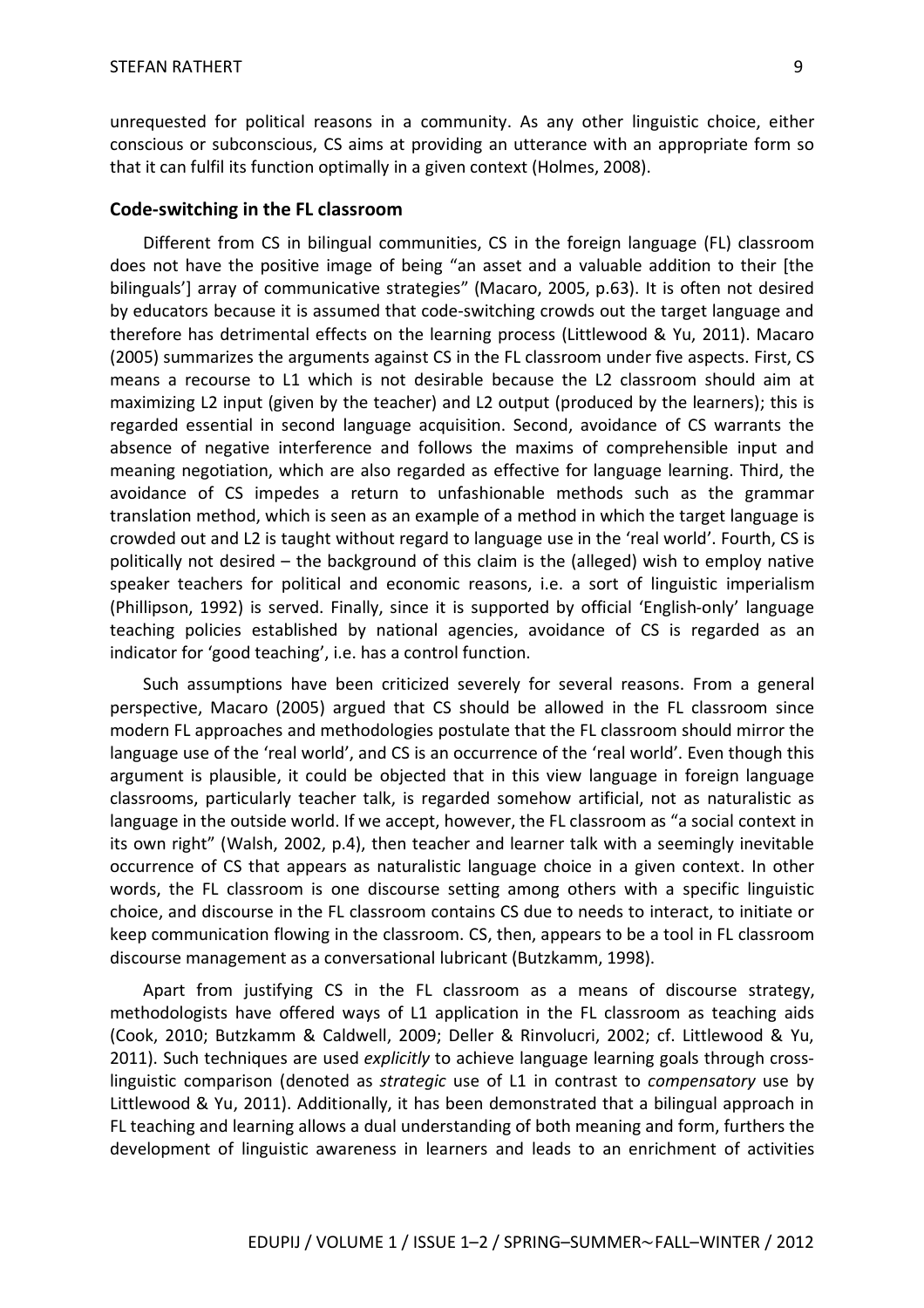available in the classroom (Sampson, 2011; Butzkamm & Caldwell, 2009; Macaro, 2005). The next section introduces categorizations of CS in the foreign language classroom.

## **Categorizing code-switching in the FL classroom**

In the previous section, it was argued that the FL classroom is a discourse setting with a specific linguistic choice. Ustunel and Seedhouse (2005) define this setting more precisely as one being characterized by institutional discourse having the overall institutional goal to teach learners a FL. This means that language choice has to be checked against these overall goals. The insight that the FL classroom is a kind of institutional discourse has consequences for categorizing and establishing functions of CS in FL classrooms; those functions are reasonably related to functions of CS in other settings, but have a strong pedagogical focus due to the overall goal. Furthermore, due to different roles that learners and teachers play in educational settings, it is possible to distinguish functions/categories in learner CS from those of teacher CS. Two seminal studies established functions and categories of CS in the foreign language classroom.

The first study on CS reported here was conducted by Eldridge (1996) in a Turkish secondary school. The following specific functions of student initiated CS in the FL classroom were proposed:

- **•** equivalence: use or elicitation of equivalent item;
- floor-holding: wishing to continue without interruption;
- metalanguage: talking about the language or task;
- reiteration: reinforcement, emphasis;
- group membership: socializing, establishing group identity;
- conflict control: avoiding potential conflicts;
- alignment/disalignment: assuming the other person in the same/in a different position.

In his study, Eldridge (1996) concedes that those functions are not unproblematic in CS analysis: "The main problem in analyzing code-switching in functional terms is that many switches may be either multi-functional, or open to different functional interpretations" (p.305).

In a further study, conducted in a preparatory program at a Turkish university, Ustunel and Seedhouse (2005) offered, with regard to previous studies, three categories of teacher initiated CS in the FL classroom:

- CS for curriculum access: CS is carried out to provide learners access to language;
- CS for classroom management: CS is carried out as an attention-focusing device to motivate, discipline or praise learners;
- CS for interpersonal relations: CS is carried out to personalize and humanize the classroom by addressing affective factors.

This study aimed at contributing to the understanding of CS in the foreign language classroom by analyzing teacher and learner CS emerging in an EFL (English as a FL) class at a Turkish state university. Through identifying and analyzing conversational functions of CS occurrences, it was sought to evaluate if changes from the target language English to Turkish would match the pedagogical focus of FL instruction.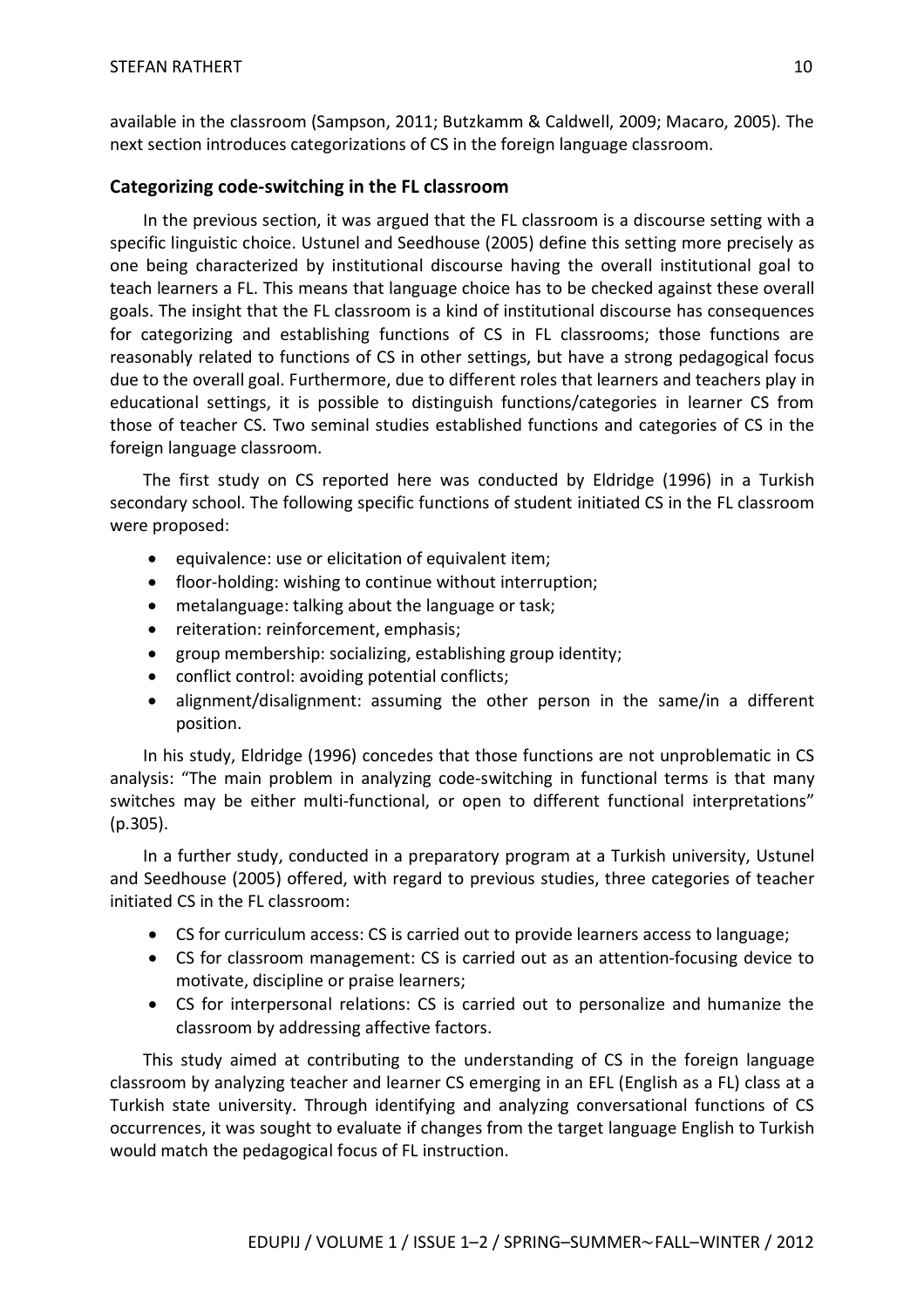#### **Methodology**

For this study, a video-recorded English lesson carried out at a Turkish state university was used. The lesson took 59 minutes. The lesson was attended by 15 young adult EFL learners (eight males and seven females; mean age: 18y 6m), who were at level A2 according to the Common European Framework of Reference for Languages (Council of Europe, 2001). The students were enrolled in an English preparatory program, with 28 hours of English lessons per week.

The lesson, which took 59 minutes, was video-recorded and then transcribed (see the Appendix for transcription conventions). However, only participants' distinctly recognizable speech was transcribed. There were probably more cases of CS but they were not recognizable because students either spoke simultaneously or to partners, or background noise made parts of the recording inaudible. The clearly recognizable CS occurrences were counted and, if possible, matched to the functions and categories suggested by Eldridge (1996) for learner CS occurrences and Ustunel and Seedhouse (2005) for teacher CS occurrences.

Thus, rather than giving a complete catalogue of all CS occurrences observed in the lesson, this article tries to analyze CS occurrences and to evaluate them according to their pedagogic value. In doing so, the study follows a procedure suggested by Ustunel and Seedhouse (2005). They apply conversation analysis, a flexible procedure that seeks to detect "the evolving relationship between pedagogy and interaction" (p. 309) in CS occurrences by paying attention to the sequential structure of an interaction. Turns within an interaction reveal the speaker's understanding of the prior turn; furthermore language choice and indicators such as hesitation or delay show if participants in a conversation agree or disagree with the first part of an adjacency pair: responses are affiliative or disaffiliative. Since we deal with the case of educational discourse, learners' linguistic choices might be interpreted as an indicator of degree of affiliation to the pedagogical focus. Ustunel and Seedhouse (2005) summarize the methodological procedure as follows (p.310):

"Another way of presenting the principles of CA is in relation to the question which it asks. The classic question which we must ask at all stages of a CA analysis of data is: "Why that, right now?" Since this study focuses on CS, we modify this question to: "Why that, in that language, right now?" This encapsulates the perspective of interaction as social/pedagogical action ("why that") which is expressed in a particular language in a developing sequence ("right now")."

Following this methodological approach, sample extracts of the data set were analyzed.

#### **Findings**

A total of 85 learner code-switches and 44 teacher code-switches could be accurately identified in the data. Learners made most frequent use of CS for equivalence (35 cases), to talk about metalanguage and reiteration (10 occurrences each), while there were no examples for floor holding. Notably, the remark of Eldridge (1996) that assigning CS behaviors to functions is a problematic issue, was confirmed in this study. The overwhelming majority of teacher CS serves to provide curriculum access (35 cases), while CS used for classroom management or related to interpersonal relations occurred five and six times, respectively. One occurrence was attributed to the last two categories mentioned. In the following sections, sample extracts will be analyzed and discussed.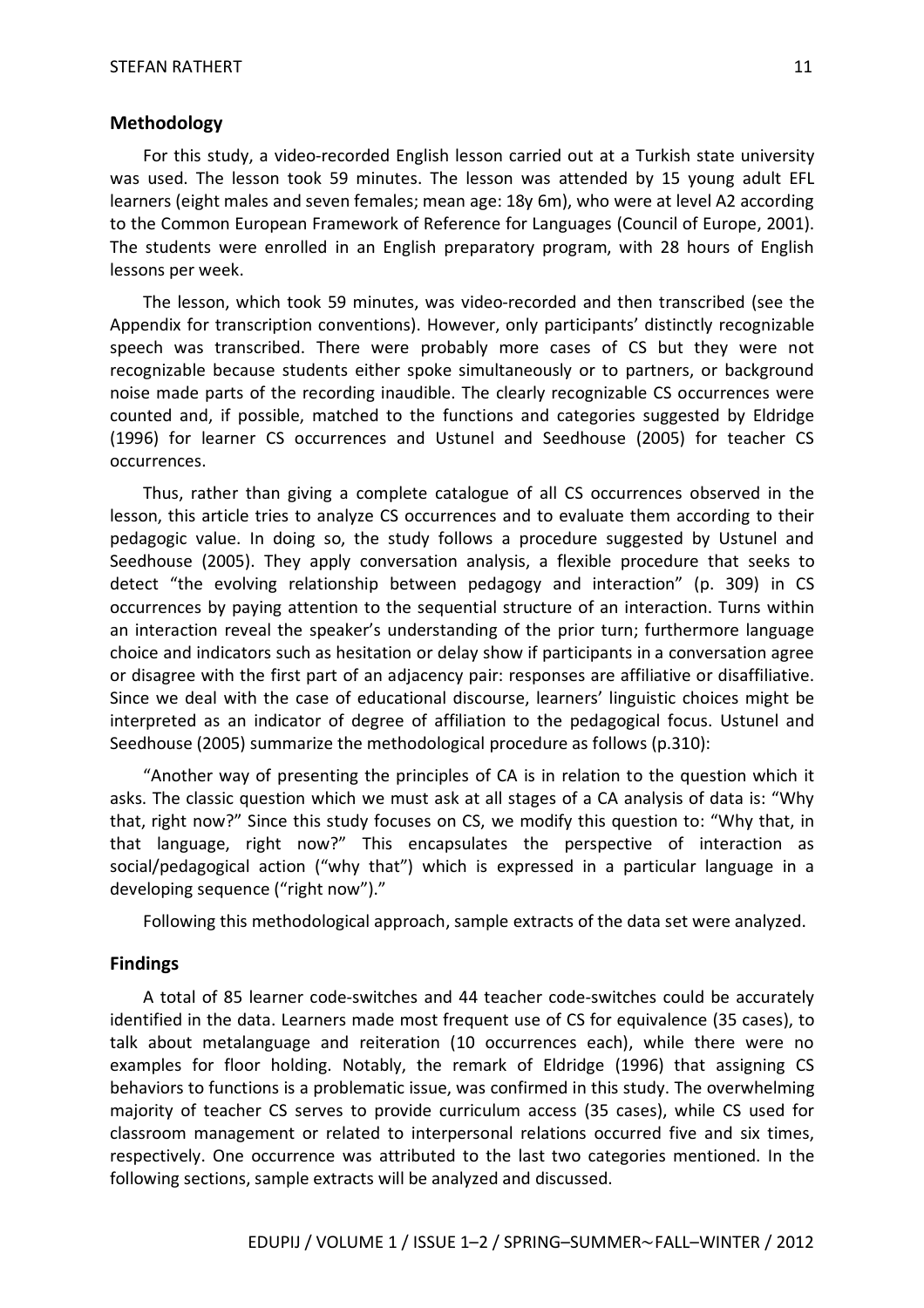#### **Sample Extracts**

#### **Extract 1**

In extract 1 the teacher is checking sentences in a course book exercise.

1 T number two (.) it's second sentence (.) raise your hand **Teacher raises hand** (2 sec) *el kaldırın* [tr: raise your hands]

2 S1 you don't- *hocam* [tr: my teacher]

- 3 T =Sibel **T nominates S1**
- 4 S1 you don't read newspapers

The CS in turn 1 initiated by the teacher is a frequently observed CS to elicit classroom participation. Although the teacher raises her hand to support her request for hand-raising as a visual classroom procedure, she decides to switch to L1 since the students are looking at the course book, as the video recording reveals. The CS by student 1 in turn 2 is caused by the self-interruption, probably by the insight that speaking without permission might be impolite since the teacher requested hand-raising; the respectful form of addressing *hocam* supports this interpretation. Not only with regard to the data observed for this study, it can be said that *hocam* is one of the most frequent switches used by Turkish learners, differently from the example discussed here frequently used to initiate moves (cf. Arikdal, 2006).

#### **Extract 2**

In the second example teacher CS is also used for eliciting participation; in the further course of interaction, CS is used to talk about metalanguage. During turn 1, the teacher writes the sentence pair '*They are my friends. They are my friends'.* on the board:

1 T they are my friends **Teacher writes sentences on the board** (5 sec) *hangisi doğru?* [tr: which one is correct?]

- 2 S1 friends
- 3 T first or second?
- 4 S2 friends
- 5 S3 second
- 6 S4 *hayır* [tr: no]
- 7 Ss (unintelligible) first **T circles 'friend'**

8 this is my friends' house **T writes phrase on the board** (5 sec) *burada bir tamamlama var* [tr: there is a modified noun here] (.) *bu sizin için bir ipucu* [tr: this is a hint for you] (.) this is a hint (.) this is a hint (3 sec) my friends (.) singular or plural?

9 S3 plural

10 T plural (.) *tekil olsaydı nasıl yazacaktım?* [tr: if it were singular how would I have written it?] **T writes 'friends'' on the board** the first one is singular (.) the second one is plural

The teacher switches in turn 8 and 10 from English to Turkish because the metalinguistic explanation in L2 would probably be above the students' level. The translation 'this is a hint' is reiterated but does not elicit a reaction by the students. The pause (3 seconds) might indicate that the teacher expects here a learner utterance. However, she then goes on signaling another aspect by addressee specification ('my friends'). In turn 10, the Turkish utterance is not translated. Even though a pedagogical focus is obvious, the strategy applied here does not lead to learner activation.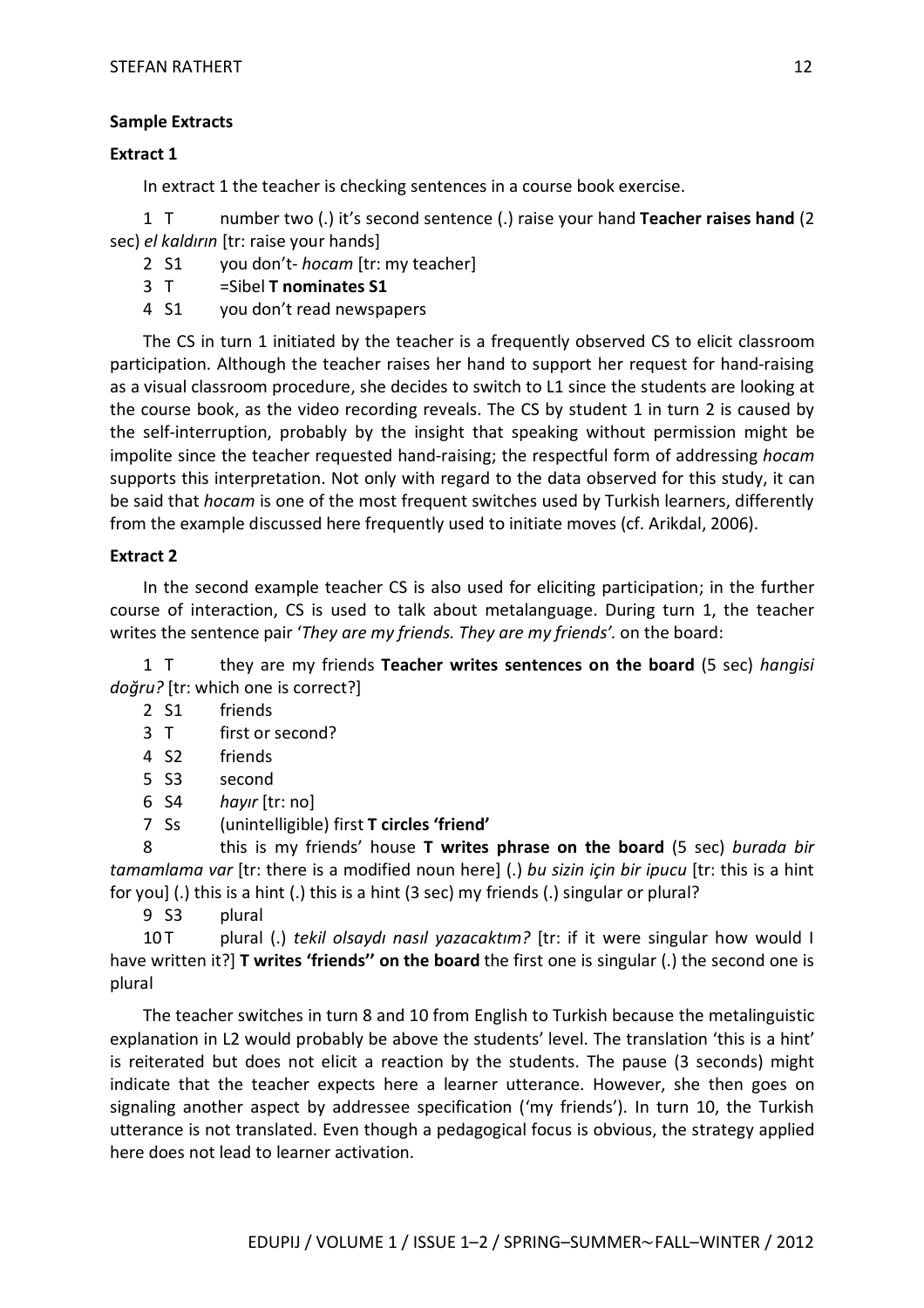#### **Extract 3**

As stated above, students most frequently used CS to give equivalence as at the beginning of extract 3:

- 1 T what's important?
- 2 S1 *önemli* [tr: important]
- 3 T important (.) traditional?
- 4 S1 *geleneksel* [tr: traditional]
- 5 T traditional (.) traditional Turkish food (.) [do you like-
- 6 S2 [*geleneksel türkiye yemekleri* [tr: traditional Turkey (sic!) food]
- 7 T err (.) Italian food (.) traditional
- 8 S2 china
- 9 T (2 sec) traditional Turkish food (.) give an example
- 10 S2 *örnek* [tr: example]
- 11 T traditional Turkish [food
- 12 S3 [kebap
- 13 T kebap
- 14 S4 adana kebap
- 15 S1 *mantı* [tr: Turkish type ravioli]
- 16 T *manti* [tr: Turkish type ravioli] (.) yes
- 17 S2 *etli ekmek* [tr: Turkish pita with meat]
- 18T Konya
- 19 Ss (unintelligible)
- 20 T ok (.) put them in the table (.) [put them in the table
- 21 S2 [Turkish pizza (.) best of Turkish pizza

While in turn 2 and 4 CS occurrences elicited are given by the teacher, turns 6 and 10 contain those ones which are not requested. Turn 6, which overlaps with the question beginning in turn 5, distracts the teacher from asking the question; the question is then modified to an imperative in turn 9, but student 2 shows disaffiliation by not responding. The following terms reveal a rather uncontrolled calling out of Turkish foods; this and the simultaneous speech in turn 19 demonstrate that the students cannot recognize a pedagogical focus to relate on.

## **Extract 4**

An example of referring to metalanguage initiated by a learner is given in the next extract. The teacher is doing an exercise where students have to find the stressed syllable in a word.

- 1 T afternoon (.) where's the stress? (.) after (.) NOON (.) after
- 2 Ss (unintelligible)
- 3 T *vurgu nerede?* [tr: where is the stress?] (.) afternoon
- 4 S1 *o'da o'da* [tr: on the o, on the o]

Apart from the CS of student 1, the teacher CS in turn 3 is remarkable: since the students did not understand the pedagogical focus in turn 1 (to name the stress), the teacher selects CS as a different strategy which is successful as turn 4 shows.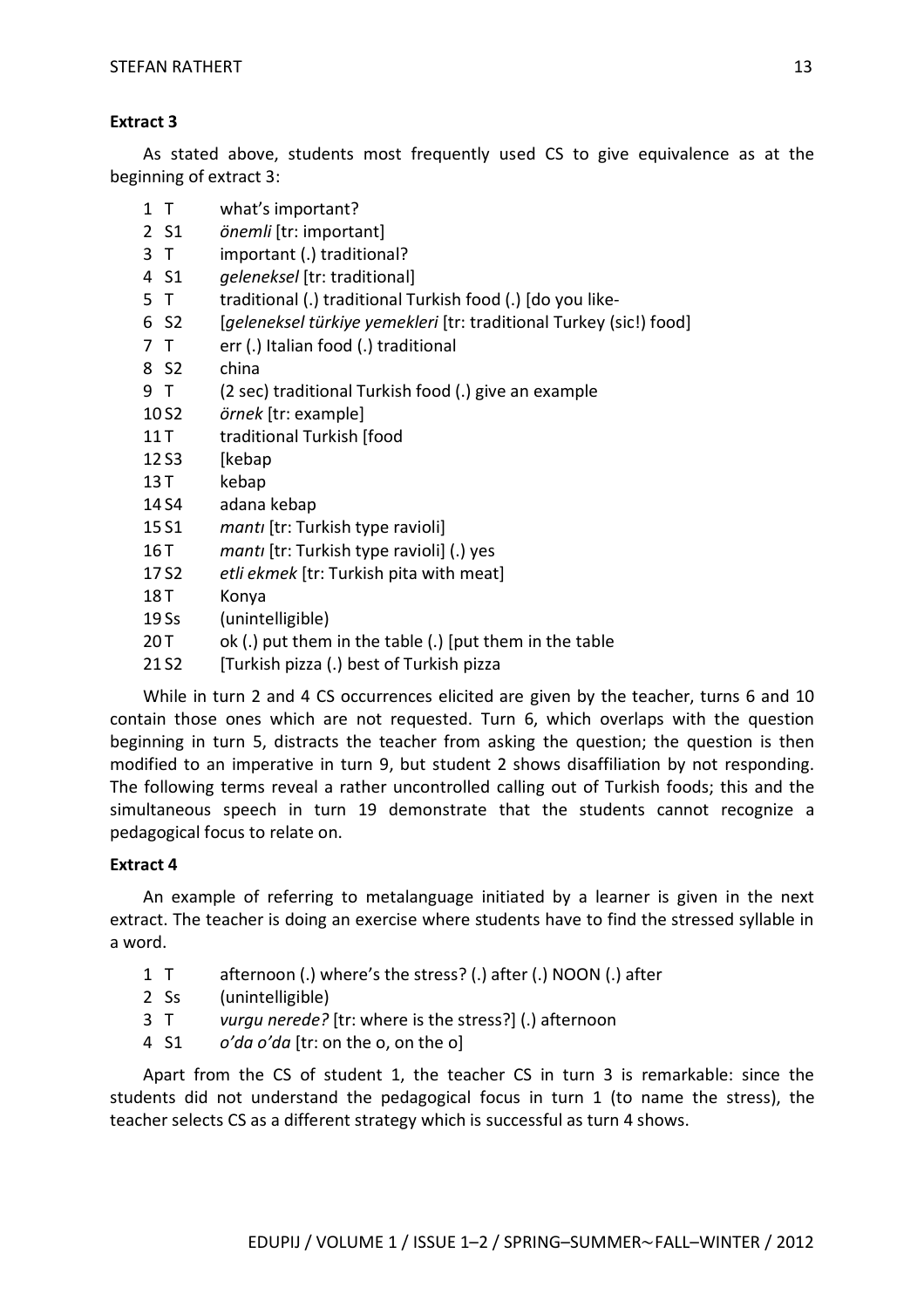#### **Extract 5**

The next extract contains problematic CS occurrences:

1 T ok (.) ok (.) number- look at part six (.) **T reads two questions from the course book** what do you usually do for New Year? (.) think about food and drink people activities (3 sec) do you celebrate the New Year? (4) *daha önce da sormuştum* [tr: I asked that before] (.) do you- who celebrates the New Year in this class? (5 sec) celebrate

- 2 Ss *kutlamak* [tr: to celebrate]
- 3 T who celebrates the New Year?
- 4 S1 *bu sınıfta kim* [tr: who in this class] (unintelligible)
- 5 S2 (2 sec) happy birthday
- 6 S3 doğum [günü
- 7 T [no not birthday (.) new year
- 8 Ss *yeni yıl* [tr: New Year]
- 9 T do you celebrate the new year Gökhan
- 10 S4 *noel babayla* [tr: with Santa Claus]
- 11 S5 WHAT?

12 T =do you cel- **T laughs** sorry *diyeceksin* [tr: you will say] (.) you mustn't (unintelligible) (.) do you celebrate the New Year?

- 13 S5 watching TV (.) *izleyerek* [tr: by watching]
- 14 T vou watch TV
- 15 S5 yes *seviyorum* [tr: I love] (.) yes I love
- 16 T what food and drink (.) do you prepare? (.) what do you eat?
- 17 S5 coca [cola
- 18 S4 [*ne yersin* [tr: what do you eat?]
- 19 T vou drink coke?
- 20 S6 **S6, who sits in front of S4, speaks to S4** *jb desene* [tr: come on, say jb]
- 21 T and you eat
- 22 S4 jb (.) eat *olarak da* meat [tr of the whole utterance: and as food meat]
- 23 T you eat?

24 S4 meat meat (.) *et yerim hocam* [tr: I eat meat, teacher] (.) et [(.) *hiç duymadınız mı* meat*'i*? [tr: haven't you heard meat?]

- 25 Ss [*et* [tr: meat] **slight commotion is created**
- 26 T MEAT
- 27 S4 MEAT

28 T *hiç duymamıştım* [tr: I have never heard that] (.) *güzel* [tr: nice] (.) meat (.) what else Ömer?

In turn 1, the teacher asks questions from the course book, but gets no response from the students. She therefore switches code to attract attention to ask the question again, but interrupting herself she uses a different linguistic formatting; the whole turn is characterized by long pauses, and after another five-second pause, she elicits student CS (asking for equivalence) to break the ice. After getting the requested response (turn 2) she repeats the question, which is responded with CS functioning as equivalence (turn 4); since turn 4 is not completely intelligible, turn 5 cannot be analyzed accurately. Turn 6 is the second part of the adjacency pair with turn 5, provoking a correction by the teacher (turn 7); turn 7 is again translated by a student in turn 8. Up to that point, except for an irrelevant response in turn 5, the pedagogical focus intended by the teacher remains neglected by the students. The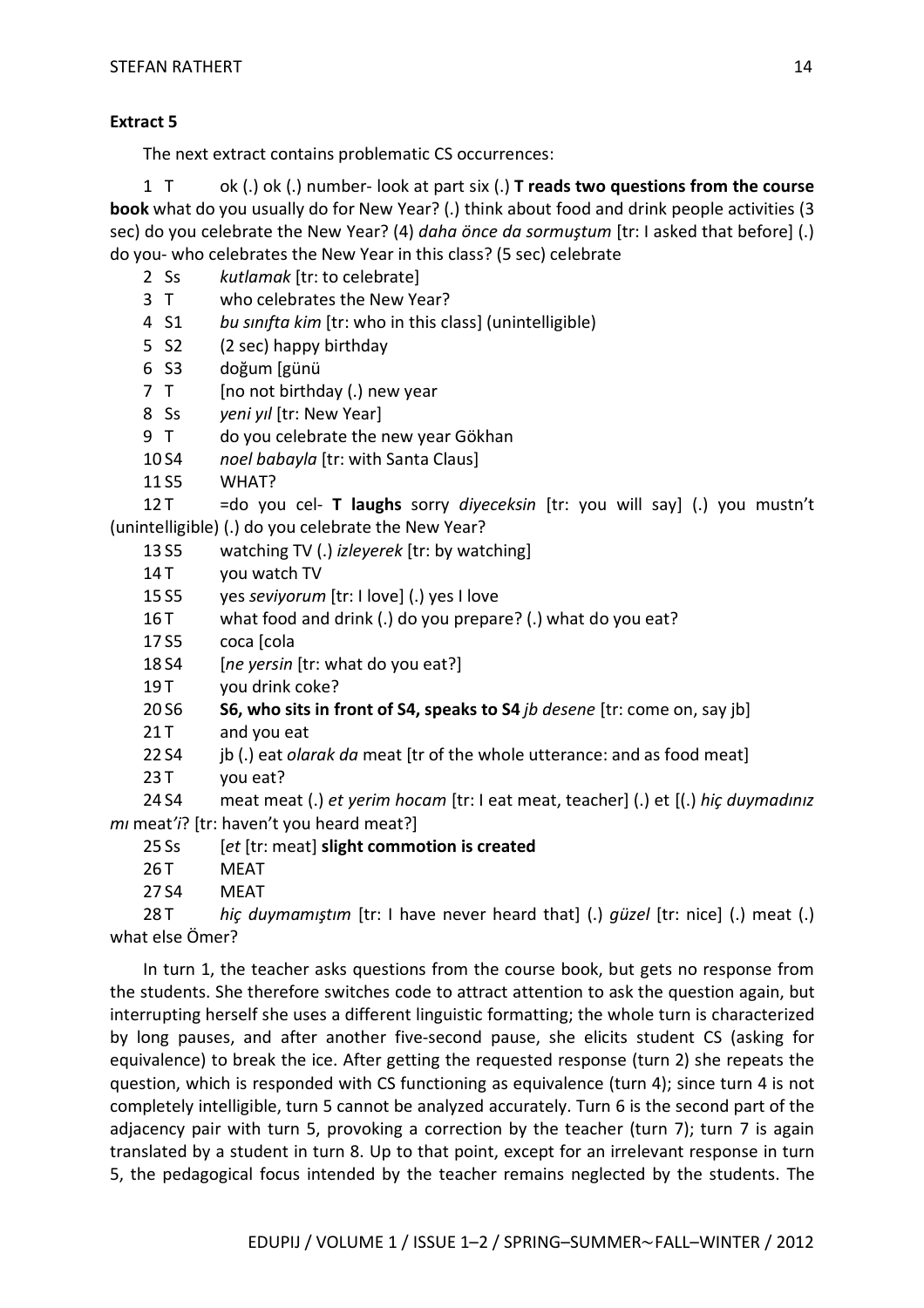passiveness and the repeated responding with CS show remarkable disaffiliation with the teacher, the pedagogical focus and possibly with the content of the lesson. The teacher, thus, applies a new strategy in nominating a good student, Gökhan, in turn 9. His answer in Turkish (turn 10) provokes a strong reaction in S5, whose linguistic choice can be interpreted for sure as marked. It can be assumed that cultural issues (Santa Claus as the representative of a different culture) play a role when the classroom interaction now livens up. In turn 12, the teacher's intra-sentential CS creates an interpersonal relation to student 5, who now contributes using CS in the form of reiteration in turns 13 and 15. Remarkably, in turn 13 the English phrase is reiterated and in 15 the Turkish one through CS. The conversation now takes place between the teacher and student 5. With turn 18, which renders turn 16 but is related to student 5's irrelevant answer in turn 17, student 4 takes turn; summoned by student 6 ('jb' stands for Jim Beam, a whiskey brand as the continuation not documented here reveals), student 4 selects himself using CS at intra-sentential level; apart from the fact that 'eat' is mistakenly used for 'food', the two codes are connected grammatically correct

as it is the case in turn 24, where the correct inflection ending added to 'meat' is distinctly intelligible in the recording. Turn 24 as well as 28 are driven by affective factors. The linguistic choice reflects the fact that the focus is not on language learning. Turn 24 functions as in-group identity marker, through which student 4 generates solidarity with the other students, while the teacher emphasizes her disapproval through her sarcastic remarks in turn 28; these remarks would not be comprehensible for the students due to their level if they were uttered in English. The following switch to English ('meat (.) what else Ömer') then shall establish normality – it is an attempt to return to the business of institutional discourse.

#### **Conclusion and Discussion**

CS in the FL classroom, as a peculiarity in the wide field of CS, is signified by its own specific features. It is located in the area of conflict between the institutional overall goal - to teach a foreign language - which suggests that L1 should be minimized, and the perception that CS is a natural tendency in bilingual settings with the potential to make conversations run. Conversation in the classroom - classroom interaction - has been clearly identified in its importance for language learning through the insights of social constructivism (Walsh, 2003). Therefore, it is essential to evaluate CS in the FL classroom from the perspective if it contributes to language learning or impedes it.

Similar to the findings of Ustunel and Seedhouse (2005), the teacher-initiated CS in this study aimed to provide learner access to language or to direct their attention to lesson content. However, as illustrated in the extracts, this did not always lead to enhanced classroom interaction. The data analyzed in this study showed that students showed affiliation when they were asked to answer in L1. Responses in L2, however were infrequent, halting and did not go beyond phrase level. Responses in L1 when L2 was expected were frequent, which signals that students showed disaffiliation with the teacher's pedagogical goals. A remarkable amount of the instances of student CS were attempts to avoid speaking in L2 about a topic which had no relevance to them. Extract 5 clearly supports this perception. It seems plausible to assume that the lesson content (New Year) was particularly of little relevance to the students due to cultural distance. Thus, the topic should have been approached differently, e.g. under the aspect of getting to know a special occasion in a foreign culture, instead of asking the student persistently how they celebrated New Year (an occasion that most of the students is at least indifferent to).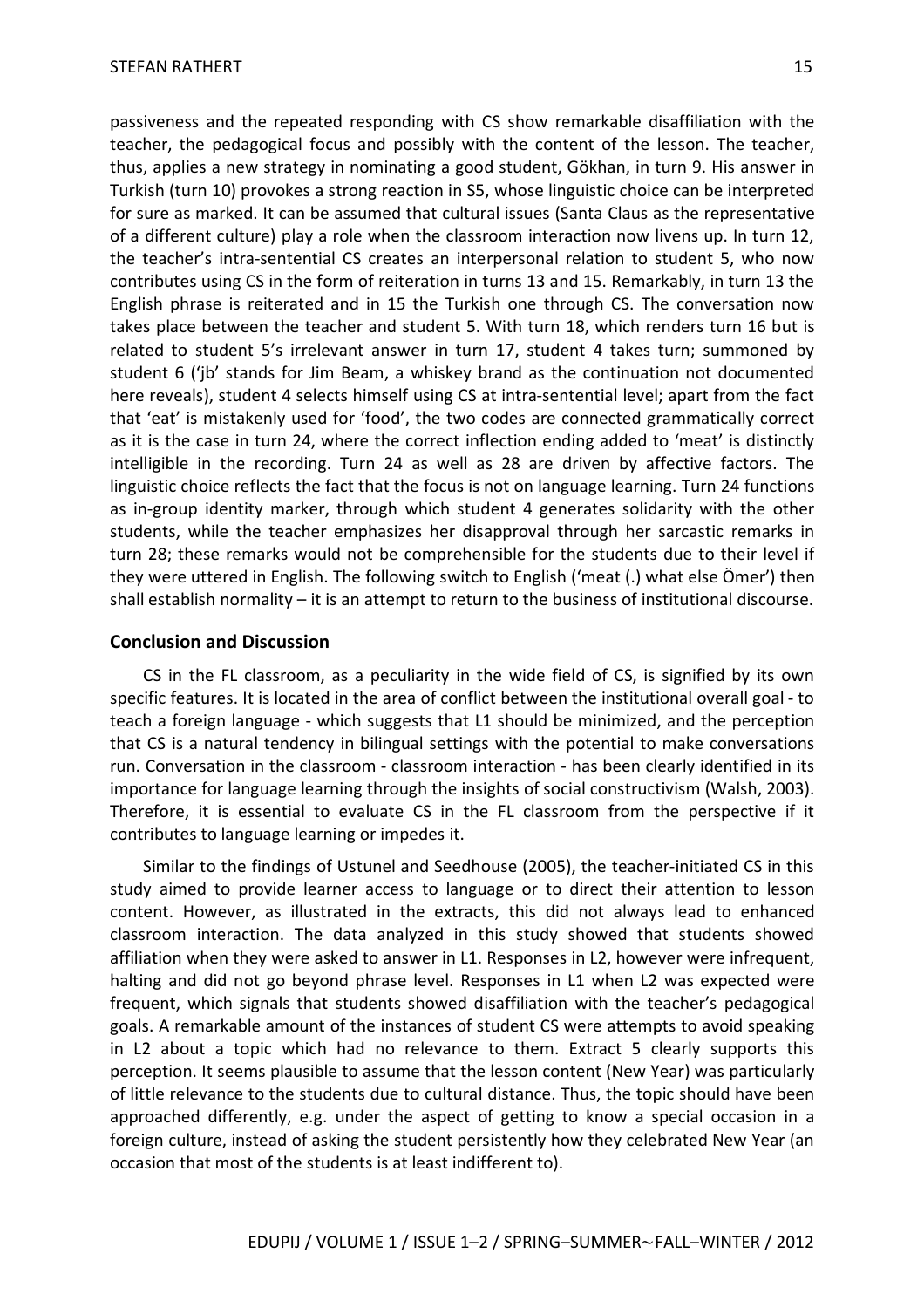With an awareness of the restricted dataset which does not easily allow for generalization, the results of this study suggest that CS in the FL classroom can be a strategy to avoid communication about lesson content that has little or no relevance. Since it is the aim of FL teaching to have students actively participate in the classroom in order to facilitate learning, the choice of lesson content is of paramount importance. Consequently, CS as a strategy to avoid L2 is not desirable as it contradicts pedagogical foci.

As an implication, teachers should be aware of the effect of teacher CS and modify their own CS behavior accordingly (Sert, 2005; Ustunel & Seedhouse, 2005). For developing awareness, teachers should observe their own teaching through peer observation, video- or audio-recording (Walsh, 2002; Walsh 2006; Harfitt, 2008) and find out about the reflected use of the mother tongue in the related literature (e.g. Butzkamm & Caldwell, 2009). It seems equally important that teachers provide learners with sufficient opportunities to rehearse speech about learner-relevant subject contents during classroom time, particularly in group or pair work where affective filters are lowered. Under such circumstances, CS can fulfil its potential as a language learning aid and means of discourse management in the FL classroom (Sampson, 2011; Eldridge, 1996).

## **References**

- Arikdal, A.U. (2006). *A conversational analysis of classroom discourse in ELT context at Cukurova University.* (Unpublished Master Thesis). Cukurova University, Adana.
- Auer, P. (1995). The pragmatics of code-switching: A sequential approach. In L. Milroy & P. Muysken (Eds.), *One speaker, two languages, cross disciplinary perspectives* (pp.115- 135). Cambridge: Cambridge University Press.
- Baker, C. (2000) *Foundations of bilingual education and bilingualism.* (Third Edition) Clevedon: Multilingual Matters.
- Butzkamm, W. (1998). Code-switching in a bilingual history lesson: The mother tongue as a conversational lubricant. *International Journal of Bilingual Education and Bilingualism, 1*(2), 81-89.
- Butzkamm, W., & Caldwell, J.A.W. (2009). *The bilingual reform. A paradigm shift in foreign language teaching*. Tübingen: Gunter Narr Verlag.
- Cook, G. (2010). *Translation in language teaching.* Oxford: Oxford University Press.
- Council of Europe (2001). *Common European Framework of Reference for Languages: Learning, teaching, assessment*. Cambridge : Cambridge University Press.
- Deller, S., & Rinvolucri, M. (2002). *Using the mother tongue.* Peaslake, Surrey: Delta Publishing.
- Edwards, J. A. (2003). The transcription of discourse. In D. Schiffrin, D. Tannen, & H.E. Hamilton (Eds.). *The handbook of discourse analysis* (pp.321-348). Malden, Oxford, Victoria: Blackwell Publishing.
- Eldridge, J. (1996). Code-switching in a Turkish secondary school. *ELT Journal, 50*(4), 303-311.
- Gumperz, J. (1982). *Discourse strategies.* Cambridge: Cambridge University Press.
- Hamers, J.F., & Blanc, M.H.A. (2004). *Bilinguality and Bilingualism* (2nd edition). Cambridge: Cambridge University Press.
- Harfitt, G. J. (2008). Exploiting transcription of identical subject content lessons. *ELT Journal, 62*(2), 173-181.
- Holmes, J. (2008). *An introduction to sociolinguistics.* White Plains, N.Y.: Pearson Longman.
- Littlewood, W., & Yu, B. (2011). First language and target language in the foreign language classroom. *Language Teaching, 44*(1), 64-77.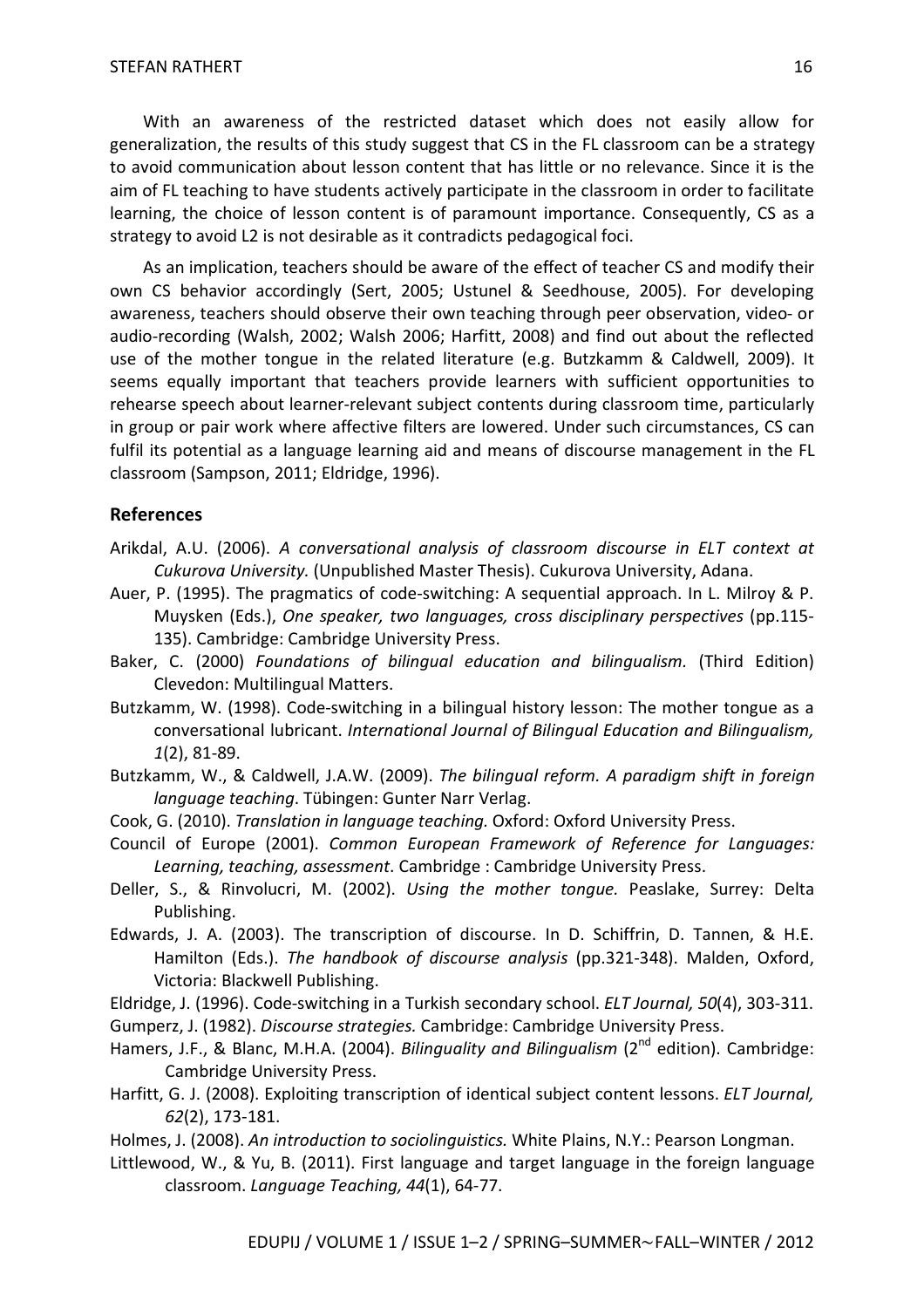- Macaro, E. (2005). Codeswitching in the L2 classroom: A communication and learning strategy. In E. Llurda (Ed.), *Non-native language teachers. Perceptions, challenges and contributions to the profession* (Educational Linguistics, *5*, 63-84).
- Myers-Scotton, C. (1993). *Social motivations for codeswitching: Evidence from Africa.* Oxford: Oxford University Press.
- Myers-Scotton, C. (1998). A theoretical introduction to the markedness model. In C. Myers-Scotton (Ed.), *Codes and consequences. Choosing linguistic varieties* (pp.18-38)*.* New York: Oxford University Press.
- Phillipson, R. (1992). *Linguistic imperialism and linguicism.* Oxford: Oxford University Press.
- Sampson, A. (2011). Learner code-switching versus English only. *ELT Journal, 3*, 1-11.
- Sert, O. (2005) The functions of code switching in ELT classrooms. *The Internet TESL Journal,*  XI/8. Retrieved from: http://iteslj.org/Articles/Sert-CodeSwitching.html.
- Ustunel, E., & Seedhouse, P. (2005). Why that, in that language, right now? Code-switching and pedagogical focus. *International Journal of Applied Linguistics, 15*(3), 302-325.
- Walsh, S. (2002). Construction or obstruction: Teacher talk and learner involvement in the EFL classroom. *Language Teaching Research, 6*(1), 3-23.
- Walsh, S. (2003). Developing interactional awareness in the second language classroom through teacher self-evaluation. *Language Awareness, 12*(2), 124-142.
- Walsh, S. (2006). Talking the talk of the TESOL classroom. *ELT Journal, 60*(2), 133-141.
- Wei, L. (2002). 'What do you want me to say?' On the Conversation Analysis approach to bilingual interaction. *Language in Society, 31*, 159-80.
- Wei, L. (2005a). Starting from the right place: introduction to the special issue on conversational code-switching. *Journal of Pragmatics, 37*, 275-279.
- Wei, L. (2005b). 'How can you tell?' Towards a common sense explanation of conversational code-switching. *Journal of Pragmatics, 37*, 375-389.